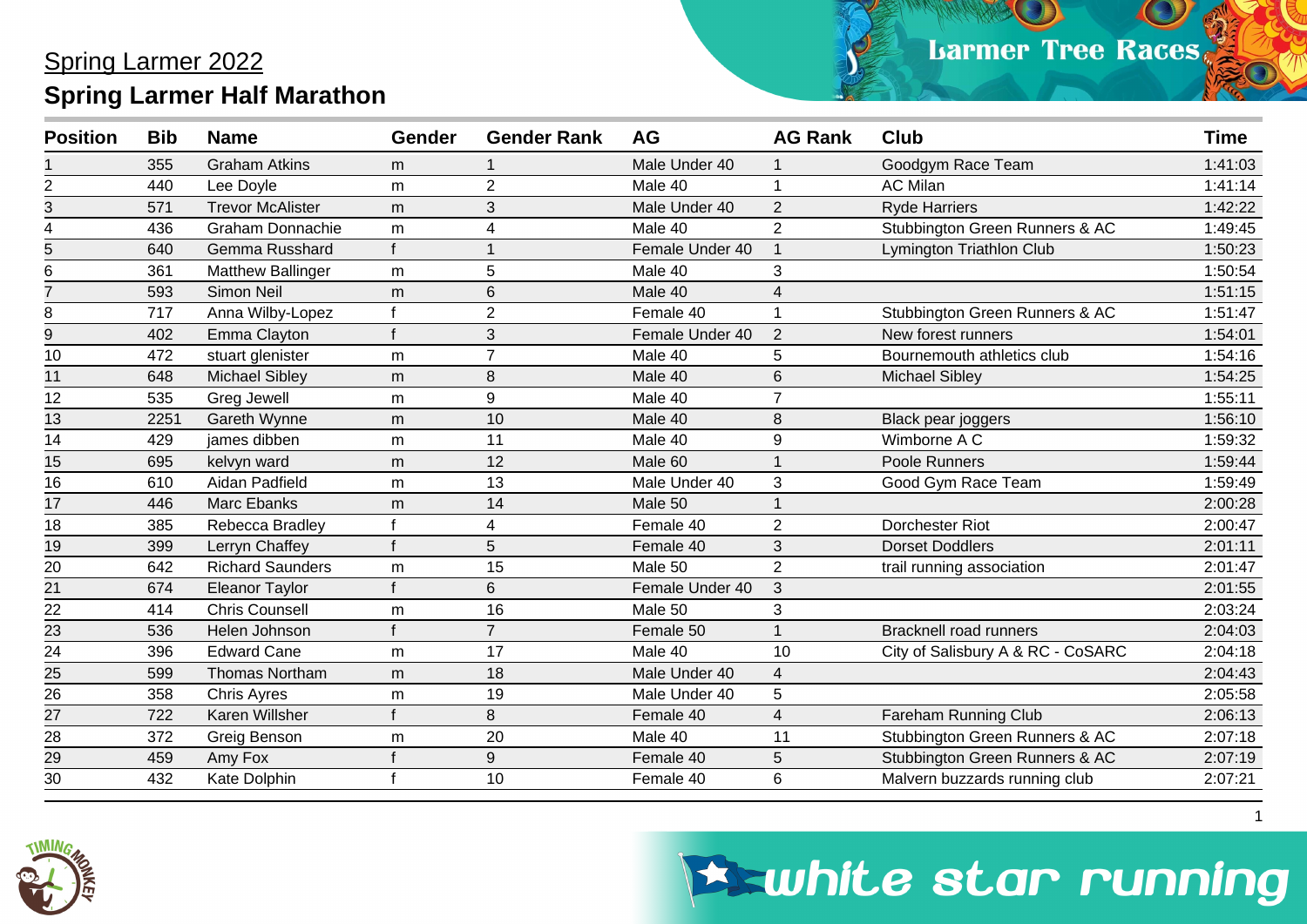| <b>Position</b> | <b>Bib</b> | <b>Name</b>                  | <b>Gender</b> | <b>Gender Rank</b> | <b>AG</b>       | <b>AG Rank</b> | <b>Club</b>                    | <b>Time</b> |
|-----------------|------------|------------------------------|---------------|--------------------|-----------------|----------------|--------------------------------|-------------|
| 31              | 681        | <b>Charles Tipper</b>        | m             | 21                 | Male 50         | 4              |                                | 2:07:27     |
| $\overline{32}$ | 2253       | <b>Frederick Sampson</b>     | m             | 22                 | Male Under 40   | 6              |                                | 2:08:02     |
| 33              | 2254       | <b>Charlotte Sampson</b>     |               | 11                 | Female Under 40 | $\overline{4}$ |                                | 2:08:03     |
| 34              | 363        | Bethany Barraclough          | $\mathbf{f}$  | 12                 | Female Under 40 | 5              |                                | 2:08:12     |
| $\overline{35}$ | 375        | Gareth Bishop                | m             | 23                 | Male 40         | 12             |                                | 2:08:24     |
| 36              | 514        | Martin Hooper                | m             | 24                 | Male 40         | 13             | <b>Street Striders</b>         | 2:09:15     |
| 37              | 671        | <b>Hannah Stokes</b>         |               | 13                 | Female Under 40 | 6              |                                | 2:09:28     |
| 38              | 356        | Robert Attwood               | m             | 25                 | Male 40         | 14             | Hantspol                       | 2:09:38     |
| 39              | 352        | <b>Kev Andrews</b>           | m             | 26                 | Male 40         | 15             | Itchen Spitfires Running Club  | 2:09:42     |
| 40              | 2256       | peter Bastock                | m             | 27                 | Male Under 40   | $\overline{7}$ |                                | 2:09:48     |
| 41              | 635        | John Robinson                | m             | 28                 | Male 50         | 5              | egdon heath harriers           | 2:09:55     |
| 42              | 522        | Jennifer Hussey              |               | 14                 | Female Under 40 | $\overline{7}$ | <b>Lytchett Manor Striders</b> | 2:10:11     |
| 43              | 391        | <b>Clare Bushnell</b>        |               | 15                 | Female Under 40 | 8              | <b>NDTri</b>                   | 2:12:14     |
| 44              | 618        | <b>Simon Phillips</b>        | m             | 29                 | Male 40         | 16             |                                | 2:12:15     |
| 45              | 392        | <b>Fred Buswell</b>          | m             | 30                 | Male 50         | 6              | <b>Fred Buswell</b>            | 2:13:09     |
| $\overline{46}$ | 586        | lan Morgan                   | m             | 31                 | Male 40         | 17             |                                | 2:13:09     |
| 47              | 655        | Jonathan Smith               | m             | 32                 | Male 40         | 18             | Lonely Goat RC                 | 2:13:17     |
| 48              | 474        | <b>Neil Goodfellow</b>       | m             | 33                 | Male 40         | 19             |                                | 2:14:01     |
| 49              | 694        | <b>Robert Ward</b>           | m             | 34                 | Male 40         | 20             |                                | 2:14:02     |
| 50              | 561        | James Mackinnley             | m             | 35                 | Male 40         | 21             | <b>Bad Boy Running</b>         | 2:14:03     |
| 51              | 537        | Simon Johnson                | m             | 36                 | Male 40         | 22             | <b>BBRC</b>                    | 2:14:25     |
| 52              | 351        | Carol Anderson               |               | 16                 | Female 40       | 7              | <b>Halterworth Harriers</b>    | 2:14:47     |
| $\overline{53}$ | 563        | Ben Mann                     | m             | 37                 | Male Under 40   | 8              | Lymington Triathlon Club       | 2:14:49     |
| $\overline{54}$ | 620        | <b>Verity Pillinger-Cork</b> |               | 17                 | Female 40       | 8              | <b>Halterworth Harriers</b>    | 2:15:33     |
| 55              | 484        | Darren Hall                  | m             | 38                 | Male 50         |                | Lonely Goat RC                 | 2:15:42     |
| $\overline{56}$ | 449        | <b>Michael Elstone</b>       | m             | 39                 | Male 50         | 8              | <b>Michael Elstone</b>         | 2:16:05     |
| 57              | 693        | Oli Walter                   | m             | 40                 | Male Under 40   | 9              | <b>Stonehenge Striders</b>     | 2:16:32     |
| 58              | 360        | Joanne Bailey                |               | 18                 | Female 60       |                |                                | 2:17:44     |
| 59              | 554        | Liz Lewis                    |               | 19                 | Female 40       | 9              | <b>RMPAC</b>                   | 2:17:50     |
| $\overline{60}$ | 566        | <b>Christine Mardle</b>      |               | 20                 | Female 40       | 10             | Chippenham tri club            | 2:17:56     |



### **Eswhite star running**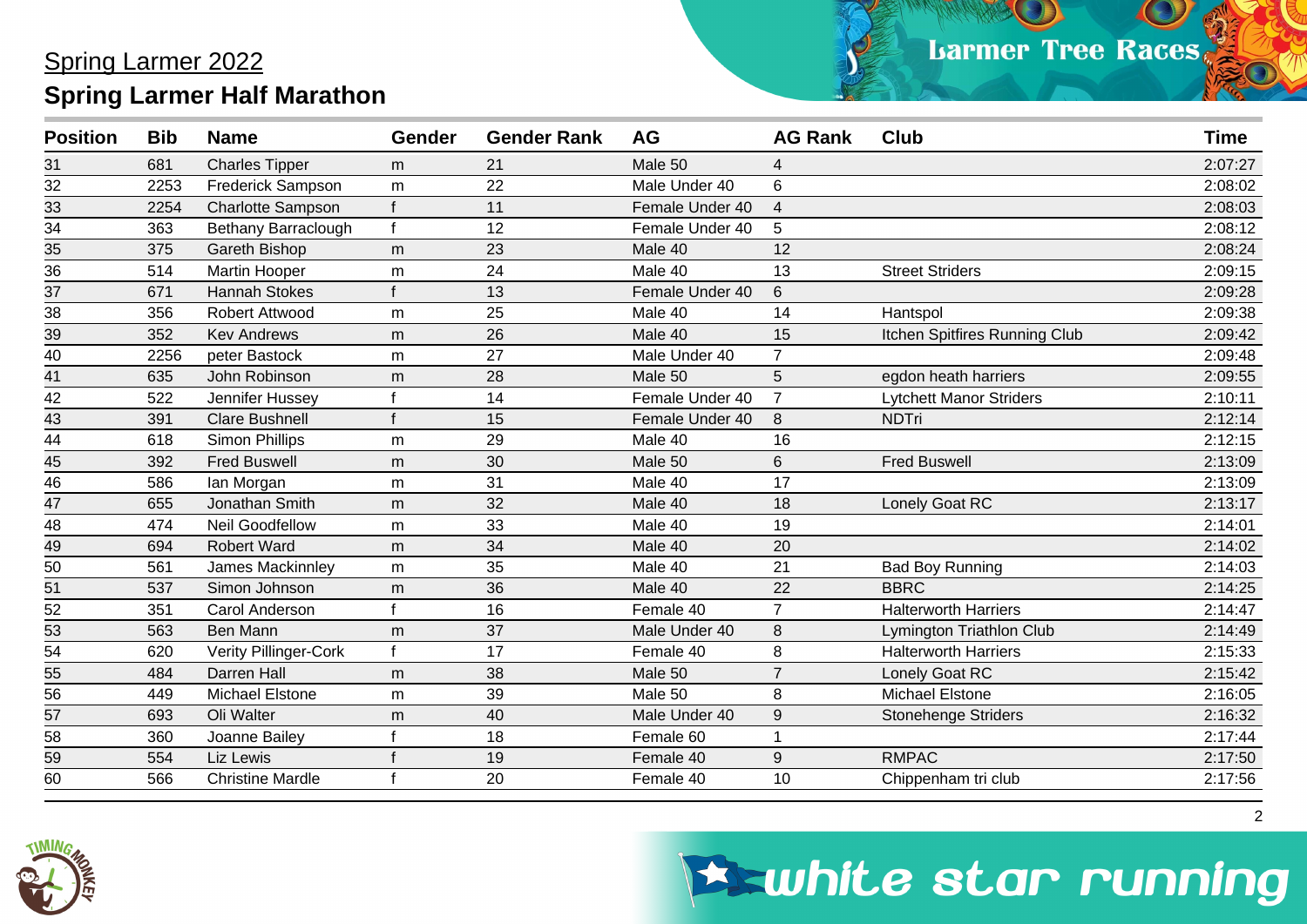| <b>Position</b> | <b>Bib</b> | <b>Name</b>                 | <b>Gender</b> | <b>Gender Rank</b> | <b>AG</b>       | <b>AG Rank</b> | <b>Club</b>                        | <b>Time</b> |
|-----------------|------------|-----------------------------|---------------|--------------------|-----------------|----------------|------------------------------------|-------------|
| 61              | 551        | Jon Leigh                   | m             | 41                 | Male 60         | $\overline{2}$ | Stubbington Green Runners & AC     | 2:18:28     |
| 62              | 709        | James Wentworth             | m             | 42                 | Male Under 40   | 10             |                                    | 2:18:52     |
| 63              | 439        | <b>Andy Downes</b>          | m             | 43                 | Male 40         | 23             |                                    | 2:19:00     |
| $\overline{64}$ | 512        | Anthony Holt                | m             | 44                 | Male 40         | 24             |                                    | 2:19:04     |
| 65              | 699        | <b>Benjamin Watkins</b>     | m             | 45                 | Male Under 40   | 11             |                                    | 2:19:53     |
| 66              | 567        | Hannah Marsh                |               | 21                 | Female Under 40 | 9              |                                    | 2:20:07     |
| 67              | 415        | <b>Caroline Counsell</b>    |               | 22                 | Female 40       | 11             |                                    | 2:20:34     |
| 68              | 413        | Angus Coull                 | m             | 46                 | Male 50         | 9              | eastleigh running club             | 2:20:45     |
| 69              | 366        | <b>Mike Bath</b>            | m             | 47                 | Male 50         | 10             | eastleigh running club             | 2:20:45     |
| 70              | 501        | Andrew Hepburn              | m             | 48                 | Male 50         | 11             | <b>Emersons Green Running Club</b> | 2:20:57     |
| 71              | 405        | <b>Hayley Coates</b>        |               | 23                 | Female Under 40 | 10             | <b>Hardley Runners</b>             | 2:21:19     |
| 72              | 701        | Jill Watson                 |               | 24                 | Female 40       | 12             | <b>Dorset Doddlers RC</b>          | 2:21:20     |
| 73              | 594        | Liz Neil                    |               | 25                 | Female 40       | 13             |                                    | 2:21:22     |
| 74              | 708        | Lynn Wenborn                |               | 26                 | Female 60       | $\overline{2}$ | Zoom Tri                           | 2:21:24     |
| 75              | 476        | <b>Paul Greatorex</b>       | m             | 49                 | Male 40         | 25             |                                    | 2:21:37     |
| 76              | 706        | Adam Webb                   | m             | 50                 | Male 40         | 26             |                                    | 2:21:37     |
| 77              | 568        | <b>Anthony Marvin</b>       | m             | 51                 | Male 60         | 3              | <b>Ventnor Sloggers</b>            | 2:22:07     |
| 78              | 679        | Sue Thompson                |               | 27                 | Female 50       | $\overline{2}$ | egdon heath harriers               | 2:22:29     |
| $\overline{79}$ | 362        | <b>Stuart Bamberger</b>     | m             | 52                 | Male 40         | 27             |                                    | 2:22:47     |
| 80              | 577        | Sara McRitchie              |               | 28                 | Female 40       | 14             | Stubbington Green Runners & AC     | 2:22:48     |
| 81              | 2255       | <b>Cristian Greenwood</b>   | m             | 53                 | Male Under 40   | 12             |                                    | 2:23:06     |
| 82              | 531        | <b>Helen Jenkins</b>        |               | 29                 | Female 40       | 15             |                                    | 2:23:07     |
| $\overline{83}$ | 428        | Anna Del-Pinto              |               | 30                 | Female Under 40 | 11             | Runblandford                       | 2:23:07     |
| 84              | 602        | Laura OGrady Serrut         |               | 31                 | Female 40       | 16             | trail running association          | 2:23:35     |
| 85              | 587        | <b>Claire Morgan-Powell</b> |               | 32                 | Female 40       | 17             | <b>Lliswerry Runners</b>           | 2:23:36     |
| 86              | 416        | Natalie Coupe               |               | 33                 | Female 40       | 18             | <b>Halterworth Harriers</b>        | 2:24:13     |
| 87              | 378        | <b>Simon Bliss</b>          | m             | 54                 | Male 50         | 12             |                                    | 2:24:15     |
| 88              | 480        | Julie Griffiths-Jones       |               | 34                 | Female 40       | 19             | Running Forever RC Taunton         | 2:24:49     |
| 89              | 670        | <b>Kirsty Stickley</b>      |               | 35                 | Female 40       | 20             | <b>Halterworth Harriers</b>        | 2:25:32     |
| 90              | 384        | Sean Bracken                | m             | 55                 | Male 50         | 13             | None                               | 2:25:58     |



## **Eswhite star running**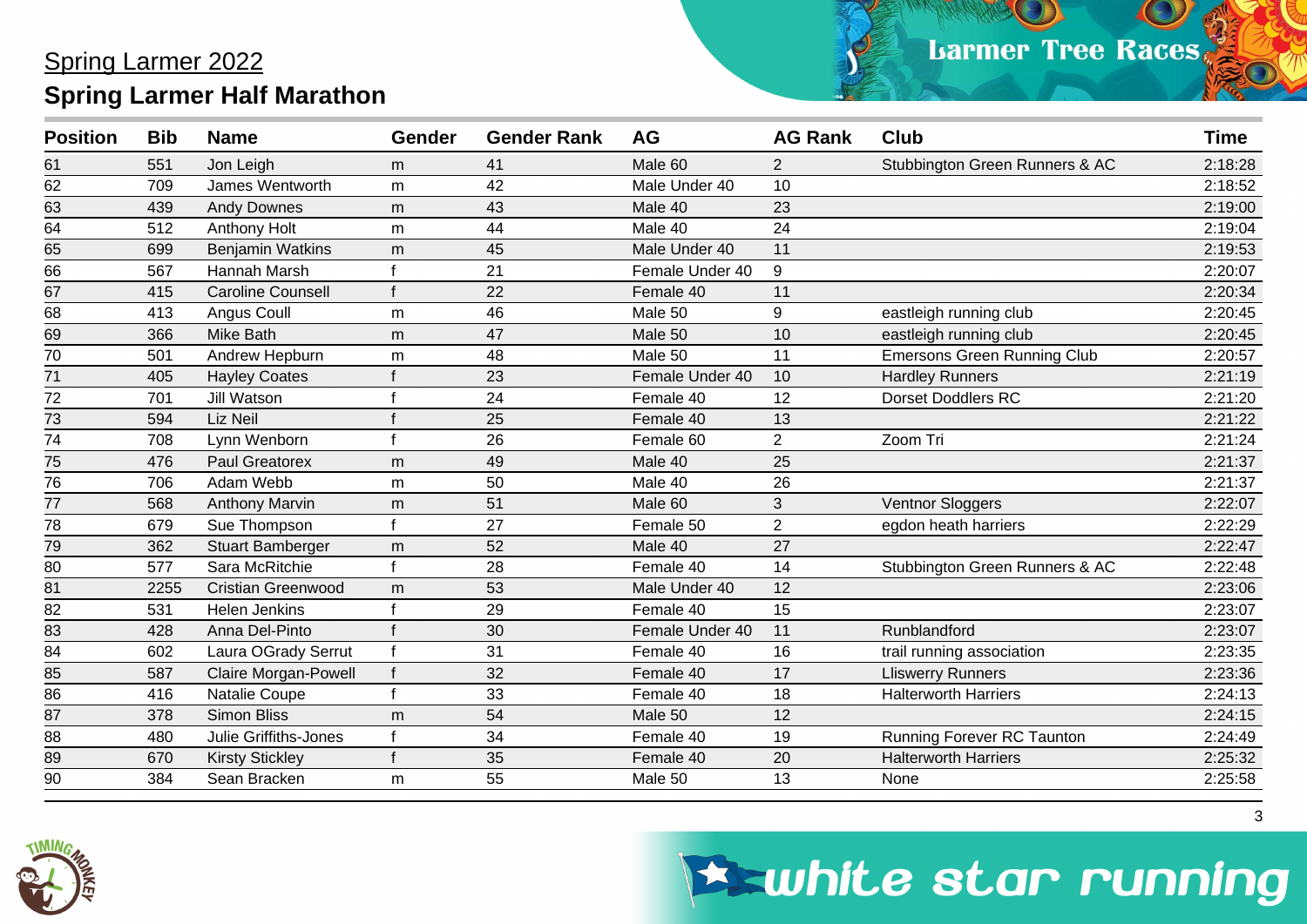| <b>Position</b> | <b>Bib</b> | <b>Name</b>           | <b>Gender</b> | <b>Gender Rank</b> | <b>AG</b>       | <b>AG Rank</b> | <b>Club</b>                    | <b>Time</b> |
|-----------------|------------|-----------------------|---------------|--------------------|-----------------|----------------|--------------------------------|-------------|
| 91              | 462        | <b>Andy Gale</b>      | m             | 56                 | Male 50         | 14             |                                | 2:26:05     |
| 92              | 357        | <b>Billy Ault</b>     | m             | 57                 | Male 50         | 15             | <b>Halterworth Harriers</b>    | 2:26:10     |
| 93              | 504        | <b>Barnaby Hicks</b>  | m             | 58                 | Male 40         | 28             | vegan runners UK               | 2:26:16     |
| $\overline{94}$ | 470        | Angela Gladding       |               | 36                 | Female Under 40 | 12             |                                | 2:26:57     |
| 95              | 473        | <b>Clare Goddard</b>  |               | 37                 | Female Under 40 | 13             | Lonely Goat RC                 | 2:26:57     |
| 96              | 715        | Richard Whitmarsh     | m             | 59                 | Male 40         | 29             | Verwood Runners                | 2:27:27     |
| 97              | 526        | Nick Inge             | m             | 60                 | Male 50         | 16             | <b>Verwood Runners</b>         | 2:27:27     |
| 98              | 506        | <b>Daniel Hicks</b>   | m             | 61                 | Male 40         | 30             |                                | 2:27:49     |
| 99              | 354        | Joel Thornton         | m             | 62                 | Male Under 40   | 13             |                                | 2:28:08     |
| 100             | 676        | Jane Taylor           |               | 38                 | Female 50       | 3              | egdon heath harriers           | 2:28:11     |
| 101             | 626        | <b>Lily Price</b>     |               | 39                 | Female 40       | 21             | Malvern buzzards running club  | 2:28:15     |
| 102             | 643        | Karen Saward          |               | 40                 | Female 40       | 22             |                                | 2:28:29     |
| 103             | 560        | Kristina Maciulaityte |               | 41                 | Female Under 40 | 14             |                                | 2:28:55     |
| 104             | 608        | David Owen            | m             | 63                 | Male 50         | 17             |                                | 2:29:54     |
| 105             | 611        | <b>Edward Page</b>    | m             | 64                 | Male Under 40   | 14             |                                | 2:30:11     |
| 106             | 552        | Sylvia Leonard        |               | 42                 | Female 50       | $\overline{4}$ |                                | 2:30:58     |
| 107             | 491        | Rob Hardy             | m             | 65                 | Male Under 40   | 15             |                                | 2:31:59     |
| 108             | 438        | <b>Nick Dover</b>     | m             | 66                 | Male Under 40   | 16             |                                | 2:32:00     |
| 109             | 520        | Louise Howell         |               | 43                 | Female Under 40 | 15             | Isle Of Wight RRC              | 2:32:01     |
| 110             | 704        | Gavin Wayman          | m             | 67                 | Male Under 40   | 17             |                                | 2:32:25     |
| 111             | 450        | <b>Trish England</b>  |               | 44                 | Female 60       | 3              | egdon heath harriers           | 2:32:32     |
| 112             | 516        | <b>Tamsin Horsler</b> |               | 45                 | Female 50       | 5              | <b>Dorchester Riot</b>         | 2:32:47     |
| 113             | 505        | <b>Adam Hicks</b>     | m             | 68                 | Male 40         | 31             |                                | 2:33:32     |
| 114             | 556        | Karen Littlechild     |               | 46                 | Female 40       | 23             | Corsham running club           | 2:33:39     |
| 115             | 539        | Carol johnson         |               | 47                 | Female 50       | 6              | Corsham running club           | 2:33:46     |
| 116             | 471        | sharon glenister      |               | 48                 | Female 50       | $\overline{7}$ | westbourne rc                  | 2:33:49     |
| 117             | 421        | <b>Andrew Crosse</b>  | m             | 69                 | Male 40         | 32             |                                | 2:33:50     |
| 118             | 636        | David Rodger          | m             | 70                 | Male 40         | 33             |                                | 2:34:16     |
| 119             | 605        | Martin Orr            | m             | 71                 | Male 60         | 4              | <b>Lytchett Manor Striders</b> | 2:34:23     |
| 120             | 623        | Rachel Plowman        |               | 49                 | Female 40       | 24             |                                | 2:34:36     |



### **Eswhite star running**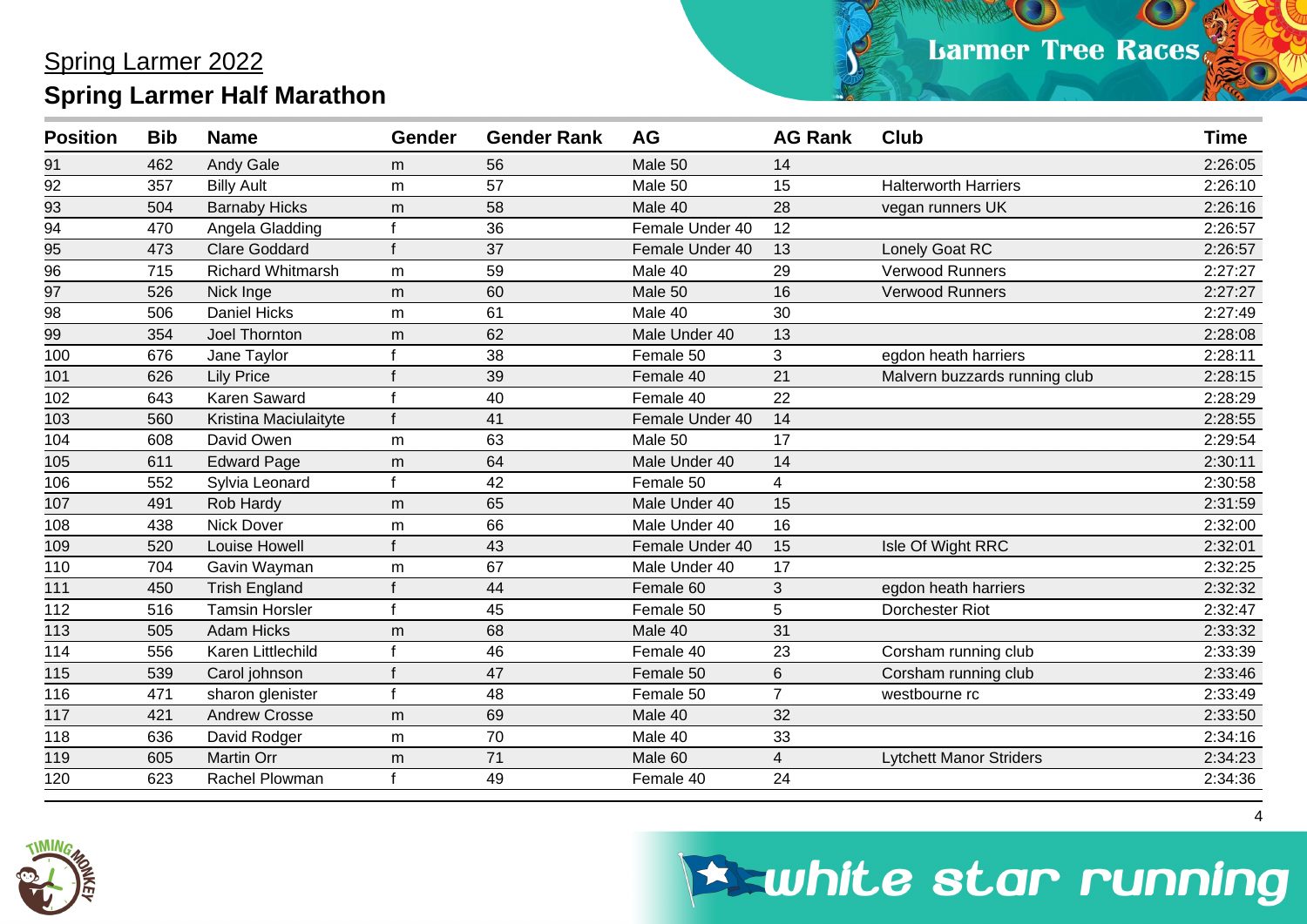| <b>Position</b> | <b>Bib</b> | <b>Name</b>           | <b>Gender</b> | <b>Gender Rank</b> | AG              | <b>AG Rank</b> | <b>Club</b>                      | <b>Time</b> |
|-----------------|------------|-----------------------|---------------|--------------------|-----------------|----------------|----------------------------------|-------------|
| 121             | 2258       | Dale Hayward          | m             | 72                 | Male Under 40   | 18             | <b>Forest fitness</b>            | 2:34:49     |
| 122             | 712        | <b>Karl Whitaker</b>  | m             | 73                 | Male 40         | 34             |                                  | 2:34:57     |
| 123             | 702        | <b>Barry Watts</b>    | m             | 74                 | Male Under 40   | 19             |                                  | 2:35:20     |
| 124             | 515        | <b>Steven Horsler</b> | m             | 75                 | Male 50         | 18             | <b>Dorchester Riot</b>           | 2:35:47     |
| 125             | 700        | Karen Louise Watson   | f             | 50                 | Female 50       | 8              | Vegan Runners                    | 2:36:33     |
| 126             | 562        | Katie Mahoney         | $\mathbf{f}$  | 51                 | Female Under 40 | 16             | City of Salisbury A & RC         | 2:36:49     |
| 127             | 468        | <b>Mark Gibbs</b>     | m             | 76                 | Male 50         | 19             |                                  | 2:37:02     |
| 128             | 634        | <b>Glyn Roberts</b>   | m             | 77                 | Male 50         | 20             | Team Zulu                        | 2:38:51     |
| 129             | 397        | <b>Stacey Canning</b> | f             | 52                 | Female Under 40 | 17             |                                  | 2:39:07     |
| 130             | 408        | <b>Steve Cook</b>     | m             | 78                 | Male 50         | 21             | Cool Runnings UK                 | 2:40:22     |
| 131             | 525        | Chris Ince            | m             | 79                 | Male 40         | 35             | <b>Dulwich Park Runners</b>      | 2:40:22     |
| 132             | 733        | Alan Grainge          | m             | 80                 | Male 40         | 36             | Buckingham & Stowe Running Club  | 2:40:36     |
| 133             | 394        | <b>Kate Buttimer</b>  |               | 53                 | Female 40       | 25             | <b>COSARC</b>                    | 2:41:31     |
| 134             | 707        | <b>Robert Wells</b>   | m             | 81                 | Male 40         | 37             | <b>Hardley Runners</b>           | 2:41:48     |
| 135             | 452        | David Fardon          | m             | 82                 | Male 40         | 38             |                                  | 2:41:58     |
| 136             | 622        | Agnieszka Plombon     | f             | 54                 | Female Under 40 | 18             |                                  | 2:42:05     |
| 137             | 595        | Jo Nicholson          |               | 55                 | Female 50       | 9              | <b>BADRAT Runners</b>            | 2:42:18     |
| 138             | 2259       | <b>Becky Copus</b>    |               | 56                 | Female 40       | 26             | <b>Mole Valley Runners</b>       | 2:42:39     |
| 139             | 420        | Paul Croasdale        | m             | 83                 | Male Under 40   | 20             |                                  | 2:43:11     |
| 140             | 638        | Lucy Ross             |               | 57                 | Female 40       | 27             | <b>Dulwich Park Runners</b>      | 2:43:11     |
| 141             | 442        | <b>Clare Dunne</b>    |               | 58                 | Female 40       | 28             |                                  | 2:43:11     |
| 142             | 583        | Sarah Mitchell        |               | 59                 | Female 50       | 10             | <b>Halterworth Harriers</b>      | 2:43:19     |
| 143             | 389        | <b>Claire Browne</b>  |               | 60                 | Female 40       | 29             | netley abbey runners             | 2:45:06     |
| 144             | 503        | <b>Tricia Herring</b> |               | 61                 | Female 40       | 30             | netley abbey runners             | 2:45:06     |
| 145             | 496        | Wendy Hawxwell        |               | 62                 | Female 50       | 11             | <b>Stubbington Green Runners</b> | 2:45:31     |
| 146             | 448        | Sara Elliott          |               | 63                 | Female 60       | 4              | Frome running club               | 2:45:37     |
| 147             | 597        | <b>Fiona Norris</b>   |               | 64                 | Female 50       | 12             | Frome running club               | 2:45:37     |
| 148             | 720        | <b>Rob Williams</b>   | m             | 84                 | Male 50         | 22             | Stubbington Green Runners & AC   | 2:46:16     |
| 149             | 550        | Julia Lawton          |               | 65                 | Female 50       | 13             | Stubbington Green Runners & AC   | 2:46:23     |
| 150             | 553        | Sasha Levrier         |               | 66                 | Female Under 40 | 19             | <b>Ryde Harriers</b>             | 2:46:30     |



## **Eswhite star running**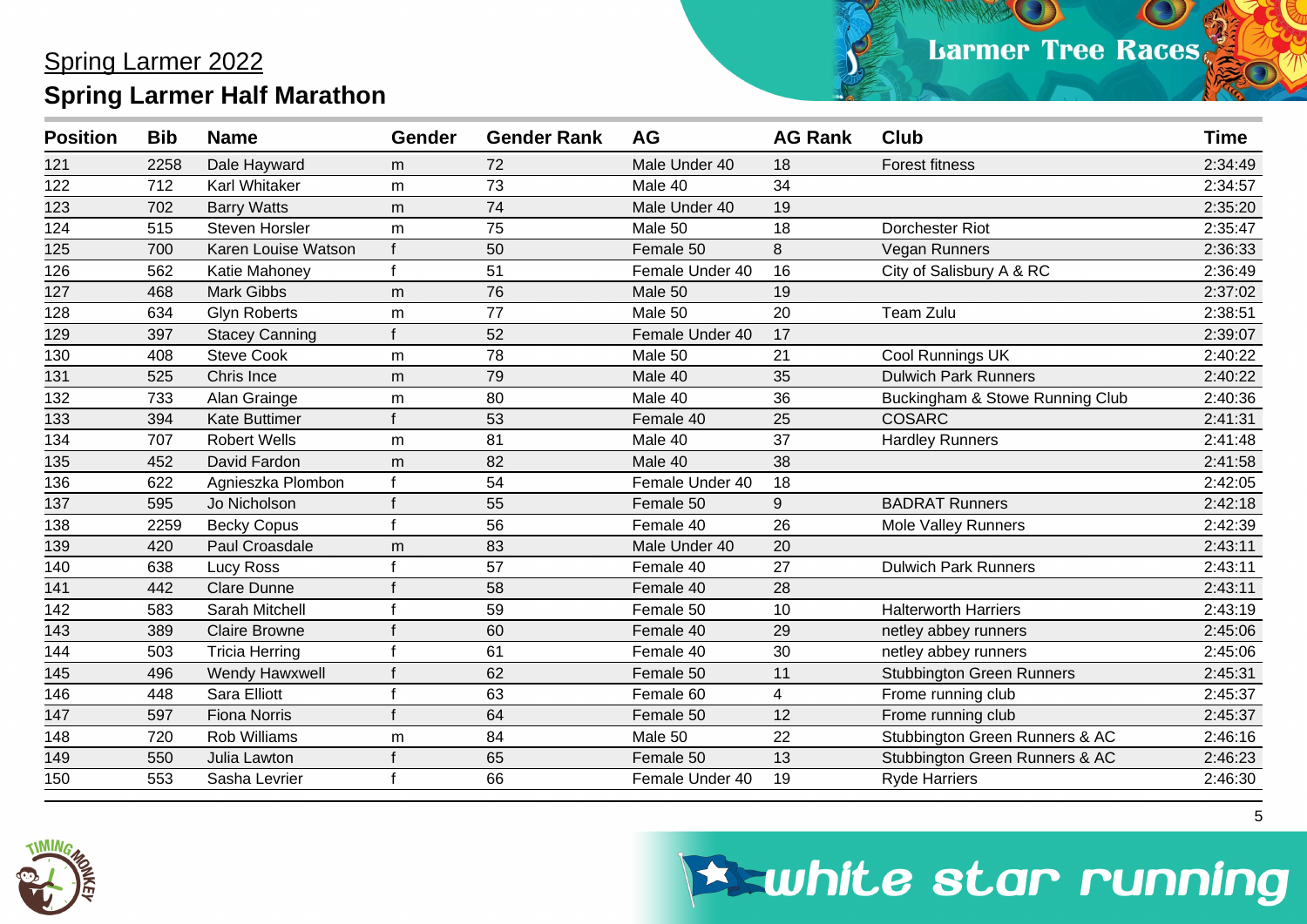| <b>Position</b> | <b>Bib</b> | <b>Name</b>            | <b>Gender</b> | <b>Gender Rank</b> | <b>AG</b>       | <b>AG Rank</b> | <b>Club</b>                      | <b>Time</b> |
|-----------------|------------|------------------------|---------------|--------------------|-----------------|----------------|----------------------------------|-------------|
| 151             | 614        | elaine Parry           |               | 67                 | Female 50       | 14             | <b>Ryde Harriers</b>             | 2:46:44     |
| 152             | 447        | Rosie Edridge          |               | 68                 | Female 40       | 31             | <b>Ryde Harriers</b>             | 2:46:44     |
| 153             | 451        | Samantha Fancourt      |               | 69                 | Female 40       | 32             | <b>Ryde Harriers</b>             | 2:46:47     |
| 154             | 569        | <b>Tracey Mason</b>    |               | 70                 | Female 40       | 33             | <b>Stubbington Green Runners</b> | 2:46:52     |
| 155             | 669        | <b>Charles StAubyn</b> | m             | 85                 | Male 50         | 23             | Sandhurst Joggers                | 2:47:13     |
| 156             | 460        | Lesley Fox             |               | 71                 | Female 50       | 15             | <b>Maiden Newton Runners</b>     | 2:47:17     |
| 157             | 690        | <b>Dimitris Vainas</b> | m             | 86                 | Male 40         | 39             | Lonely Goat RC                   | 2:47:39     |
| 158             | 555        | <b>Karen Lewis</b>     |               | 72                 | Female 70+      |                | <b>RIOT Dorchester</b>           | 2:47:46     |
| 159             | 726        | Laurie Woodford        |               | 73                 | Female 50       | 16             | <b>Ryde Harriers</b>             | 2:47:53     |
| 160             | 687        | <b>Yvonne Turner</b>   |               | 74                 | Female 50       | 17             |                                  | 2:48:05     |
| 161             | 724        | Emma Wilson            |               | 75                 | Female Under 40 | 20             | Itchen Spitfires Running Club    | 2:48:05     |
| 162             | 502        | Andy Herman            | m             | 87                 | Male 40         | 40             | totton Running Club              | 2:48:07     |
| 163             | 422        | Rebecca Crosse         |               | 76                 | Female 40       | 34             |                                  | 2:48:39     |
| 164             | 483        | <b>Martina Hall</b>    |               | 77                 | Female Under 40 | 21             |                                  | 2:48:39     |
| 165             | 631        | Jayne Rex              |               | 78                 | Female 60       | 5              |                                  | 2:48:49     |
| 166             | 533        | <b>Barry Jenkins</b>   | m             | 88                 | Male 50         | 24             | <b>Dorset Doddlers</b>           | 2:48:54     |
| 167             | 377        | <b>Julie Bliss</b>     |               | 79                 | Female 50       | 18             | Poole Athletic Club              | 2:49:02     |
| 168             | 443        | <b>Marie Dure</b>      |               | 80                 | Female 40       | 35             | Lonely Goat RC                   | 2:49:02     |
| 169             | 588        | <b>Clare Morris</b>    |               | 81                 | Female 40       | 36             | Lonely Goat RC                   | 2:49:02     |
| 170             | 696        | <b>Brian Warren</b>    | m             | 89                 | Male 50         | 25             | <b>Ryde Harriers</b>             | 2:49:57     |
| 171             | 382        | <b>HELEN BORRETT</b>   |               | 82                 | Female 40       | 37             | hedge end running club           | 2:50:11     |
| 172             | 500        | Isla Henderson         |               | 83                 | Female 40       | 38             | hedge end running club           | 2:50:29     |
| 173             | 691        | <b>Nigel Valentine</b> | m             | 90                 | Male 50         | 26             |                                  | 2:50:58     |
| 174             | 404        | Sam Cleare             | m             | 91                 | Male Under 40   | 21             | <b>Ryde Harriers</b>             | 2:50:59     |
| 175             | 639        | Stephan Rudolf         | m             | 92                 | Male 60         | 5              | Trail runner                     | 2:51:32     |
| 176             | 509        | Dave Hodgkiss          | m             | 93                 | Male 50         | 27             | New forest runners               | 2:51:49     |
| 177             | 510        | Su Hodgkiss            |               | 84                 | Female 50       | 19             | New forest runners               | 2:51:49     |
| 178             | 469        | <b>Emily Giles</b>     |               | 85                 | Female 40       | 39             | <b>RunVerity</b>                 | 2:52:02     |
| 179             | 400        | <b>Tristan Chapman</b> | m             | 94                 | Male 40         | 41             | New forest runners               | 2:52:11     |
| 180             | 613        | ken parke              | m             | 95                 | Male 50         | 28             |                                  | 2:52:36     |



## **Eswhite star running**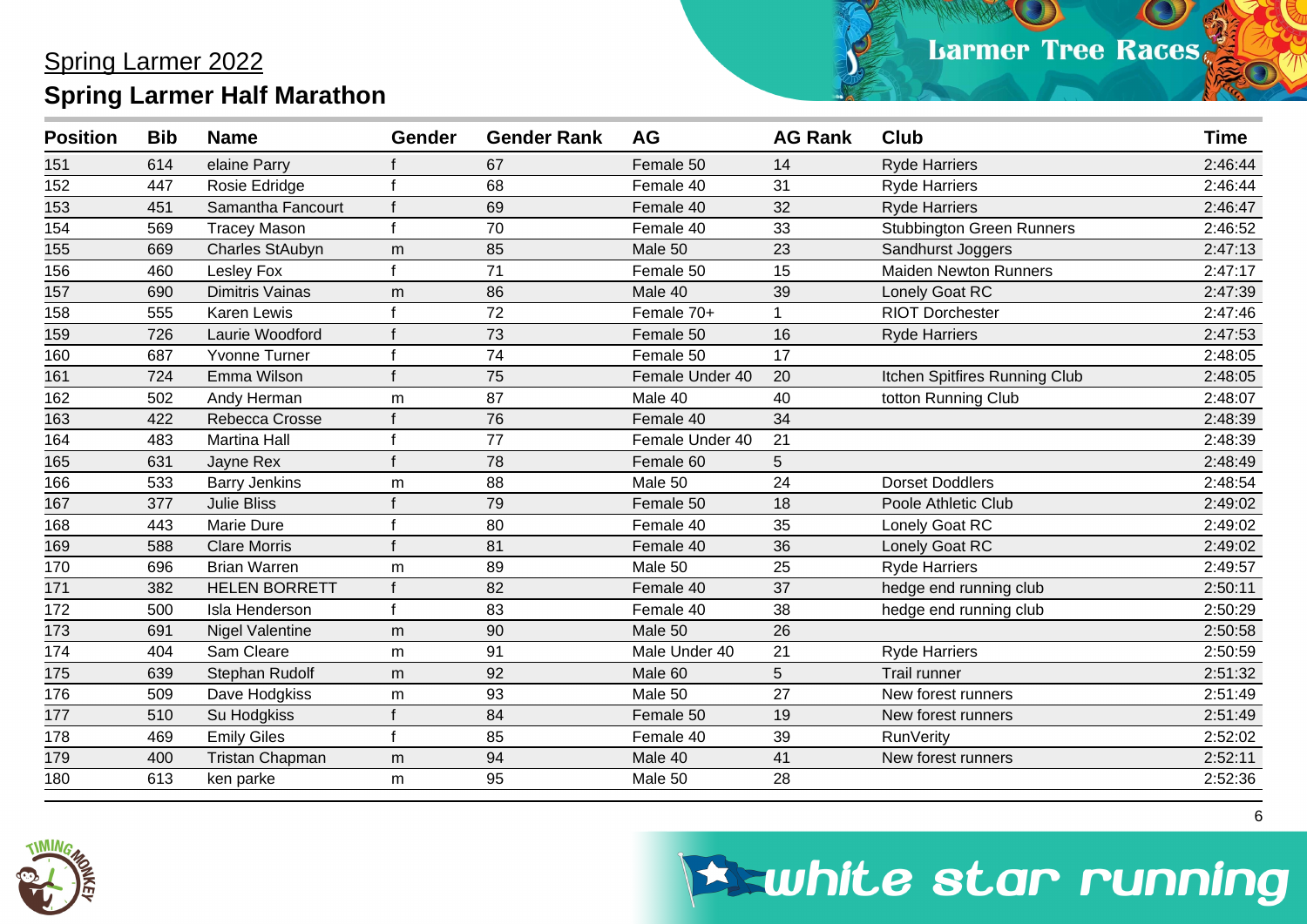| <b>Position</b> | <b>Bib</b> | <b>Name</b>            | <b>Gender</b> | <b>Gender Rank</b> | <b>AG</b>       | <b>AG Rank</b> | <b>Club</b>                                 | <b>Time</b> |
|-----------------|------------|------------------------|---------------|--------------------|-----------------|----------------|---------------------------------------------|-------------|
| 181             | 524        | <b>Matthew Iles</b>    | m             | 96                 | Male 40         | 42             | <b>Staple Hill Runners</b>                  | 2:52:38     |
| 182             | 494        | Alice Harwood          |               | 86                 | Female 40       | 40             | <b>Maverick Run Projects</b>                | 2:52:41     |
| 183             | 482        | David Gunter           | m             | 97                 | Male 40         | 43             |                                             | 2:52:48     |
| 184             | 578        | Kerri McTaggart        |               | 87                 | Female Under 40 | 22             | Dorchester Riot                             | 2:52:57     |
| 185             | 713        | Laura White            |               | 88                 | Female Under 40 | 23             | Dorchester ROIT                             | 2:52:59     |
| 186             | 668        | Debbie Stacey          |               | 89                 | Female 60       | 6              |                                             | 2:53:01     |
| 187             | 359        | Rachel Bagshaw         |               | 90                 | Female 40       | 41             |                                             | 2:54:29     |
| 188             | 730        | Joanna Yilmaz          |               | 91                 | Female 40       | 42             | Runblandford                                | 2:56:01     |
| 189             | 368        | Gemma Bazany-Barber    |               | 92                 | Female Under 40 | 24             |                                             | 2:56:27     |
| 190             | 576        | Jo McNaughton          |               | 93                 | Female Under 40 | 25             |                                             | 2:56:27     |
| 191             | 541        | Zuzana Juracicova      |               | 94                 | Female 40       | 43             | Runblandford                                | 2:57:27     |
| 192             | 527        | Ellie Irwin            |               | 95                 | Female 40       | 44             | Marc Irwin                                  | 2:58:29     |
| 193             | 549        | Nicola Lawrence        |               | 96                 | Female 40       | 45             | New forest runners                          | 2:58:30     |
| 194             | 672        | lan Swain              | m             | 98                 | Male 50         | 29             | New forest runners                          | 2:58:30     |
| 195             | 461        | <b>Louise Frost</b>    |               | 97                 | Female 40       | 46             | New forest runners                          | 2:58:30     |
| 196             | 558        | Sandra Looker          |               | 98                 | Female 50       | 20             | <b>Lonely Goat</b>                          | 2:58:48     |
| 197             | 410        | Laura Cooper           |               | 99                 | Female Under 40 | 26             | Lonely Goat RC                              | 2:58:48     |
| 198             | 698        | <b>Tracey Waters</b>   |               | 100                | Female 50       | 21             |                                             | 2:59:23     |
| 199             | 600        | Mary Noyce             |               | 101                | Female Under 40 | 27             |                                             | 3:00:31     |
| 200             | 485        | Sally Hall             |               | 102                | Female 40       | 47             |                                             | 3:00:39     |
| 201             | 529        | Karen Janes            |               | 103                | Female 40       | 48             | <b>SaSAR</b>                                | 3:00:42     |
| 202             | 463        | <b>Grace Galton</b>    |               | 104                | Female 40       | 49             | Poole A/C                                   | 3:00:57     |
| 203             | 521        | <b>Hayley Hulett</b>   |               | 105                | Female 40       | 50             |                                             | 3:01:07     |
| 204             | 379        | Peter Bond             | m             | 99                 | Male 40         | 44             | <b>Heart Sports</b>                         | 3:01:23     |
| 205             | 685        | <b>Shelley Tolcher</b> |               | 106                | Female 40       | 51             | city of salisbury                           | 3:01:24     |
| 206             | 412        | Kathy Cotter           |               | 107                | Female 50       | 22             | City Of Salisbury Athletic And Running Club | 3:01:25     |
| 207             | 511        | Marc Holmes            | m             | 100                | Male Under 40   | 22             |                                             | 3:01:47     |
| 208             | 437        | <b>Claire Dorey</b>    |               | 108                | Female Under 40 | 28             |                                             | 3:03:02     |
| 209             | 660        | Lucinda Smith          |               | 109                | Female Under 40 | 29             |                                             | 3:03:02     |
| 210             | 383        | Samantha Bowyer        |               | 110                | Female 40       | 52             | <b>Totton RC</b>                            | 3:03:56     |



### **Eswhite star running**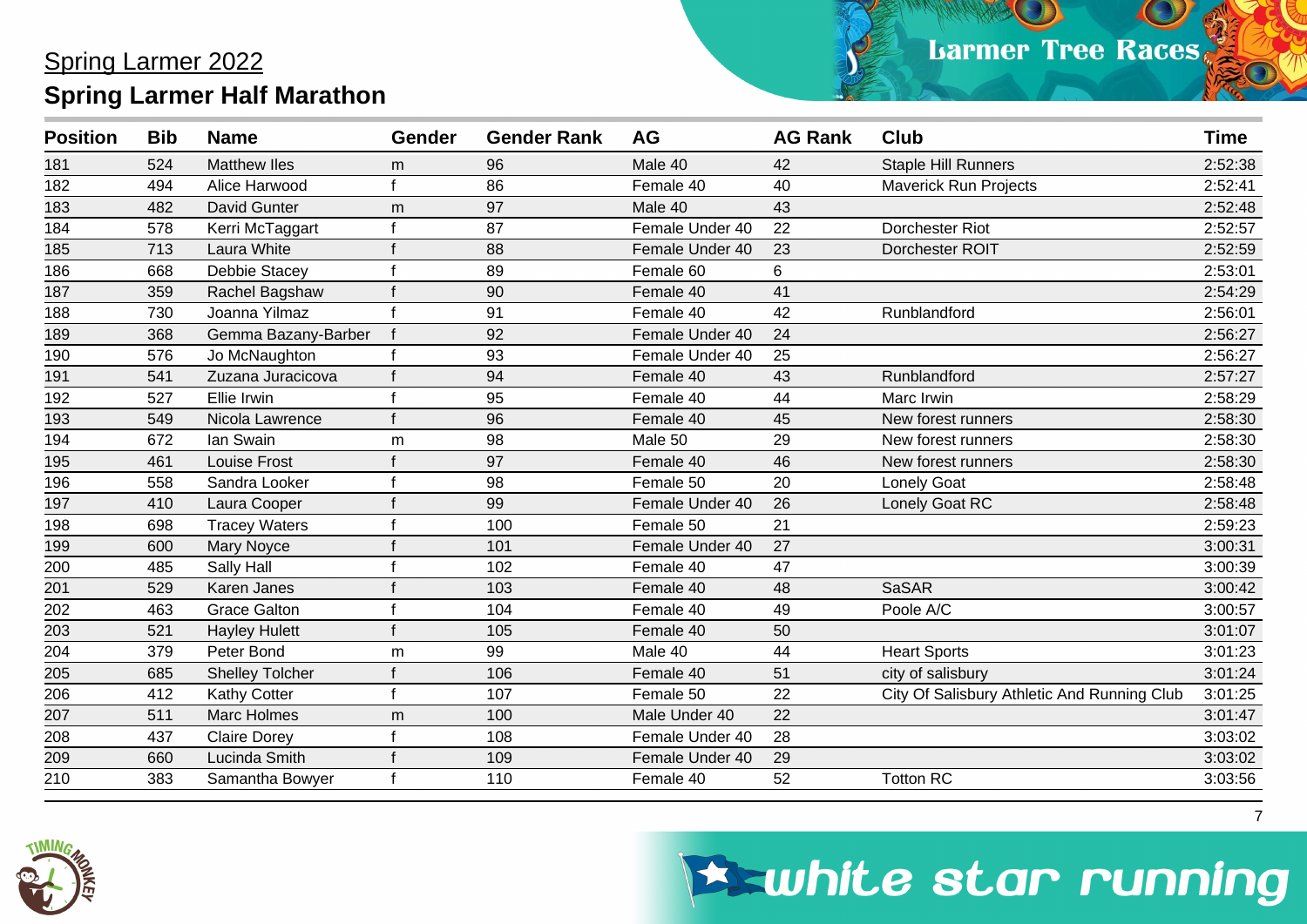| <b>Teresa Dodkin</b><br>Female 50<br>431<br>111<br>23<br>211<br>212<br>112<br>386<br>Zea Brenchley<br>30<br>Female Under 40<br>213<br><b>Clare Skakich</b><br>113<br>Female 40<br>651<br>53 | <b>Totton RC</b><br>3:03:58<br><b>Totton RC</b><br>3:03:58<br>Runblandford<br>3:04:31<br>3:06:45<br>3:10:05<br>Solent running sisters |
|---------------------------------------------------------------------------------------------------------------------------------------------------------------------------------------------|---------------------------------------------------------------------------------------------------------------------------------------|
|                                                                                                                                                                                             |                                                                                                                                       |
|                                                                                                                                                                                             |                                                                                                                                       |
|                                                                                                                                                                                             |                                                                                                                                       |
| 214<br>54<br>683<br><b>Kelly Tipton</b><br>114<br>Female 40                                                                                                                                 |                                                                                                                                       |
| 215<br>31<br>458<br>Joh Foster<br>115<br>Female Under 40                                                                                                                                    |                                                                                                                                       |
| 216<br>24<br>646<br>Sophie Sennett<br>116<br>Female 50                                                                                                                                      | 3:11:15<br><b>Maiden Newton Runners</b>                                                                                               |
| 25<br>217<br>547<br>117<br>sertina labree<br>Female 50                                                                                                                                      | 3:11:54                                                                                                                               |
| 218<br>Michelle Maxim<br>118<br>26<br>570<br>Female 50                                                                                                                                      | 3:12:10<br>bognor regis tone zone runners                                                                                             |
| 219<br><b>Charlotte Widdows</b><br>119<br>Female 40<br>55<br>716                                                                                                                            | 3:12:11<br>Promenade plodders                                                                                                         |
| 220<br>120<br>32<br>596<br>Louise Nicholson<br>Female Under 40                                                                                                                              | <b>Stubbington Green Runners</b><br>3:13:06                                                                                           |
| 221<br>56<br>592<br>Liz Mounfield<br>121<br>Female 40                                                                                                                                       | 3:13:14<br><b>Lliswerry Runners</b>                                                                                                   |
| 222<br>57<br>652<br><b>Tiffany Skerratt</b><br>122<br>Female 40                                                                                                                             | 3:13:45<br>Stubbington Green Runners & AC                                                                                             |
| 223<br>492<br>123<br>58<br>Aysima Harper<br>Female 40                                                                                                                                       | 3:14:02<br><b>Lliswerry Runners</b>                                                                                                   |
| 224<br>27<br>665<br><b>Charlie Spencer</b><br>124<br>Female 50                                                                                                                              | <b>Maiden Newton Runners</b><br>3:15:14                                                                                               |
| 225<br>686<br><b>Alex Tunnicliffe</b><br>125<br>Female 50<br>28                                                                                                                             | 3:15:19<br>Run Mummy Run CRC                                                                                                          |
| 226<br>29<br>407<br><b>Kirsty Cook</b><br>126<br>Female 50                                                                                                                                  | 3:15:22<br>Cowes Women\'s Running Group                                                                                               |
| 227<br>557<br>Marianne Long<br>127<br>Female 50<br>30                                                                                                                                       | 3:15:59                                                                                                                               |
| <b>Gail COVERLEY</b><br>$\overline{7}$<br>228<br>417<br>128<br>Female 60                                                                                                                    | 3:17:35<br>egdon heath harriers                                                                                                       |
| 590<br><b>Jackie Morris</b><br>129<br>Female 40<br>59<br>229                                                                                                                                | North Devon Road Runners<br>3:18:53                                                                                                   |
| 230<br>130<br>Female 50<br>31<br>390<br>Gill Bryan                                                                                                                                          | North Devon Road Runners<br>3:18:53                                                                                                   |
| 231<br>641<br>101<br>Male 50<br>30<br><b>Bobby Sandles</b><br>m                                                                                                                             | 3:20:15<br><b>Team Cat Flu</b>                                                                                                        |
| 232<br>633<br>131<br>32<br>sarah riley<br>Female 50                                                                                                                                         | Verwood Runners<br>3:20:46                                                                                                            |
| 233<br>532<br>132<br>Female 40<br>60<br>sam jenkins                                                                                                                                         | Verwood Runners<br>3:20:47                                                                                                            |
| 234<br>61<br>Donna Pike<br>133<br>619<br>Female 40                                                                                                                                          | 3:21:51<br>totton Running Club                                                                                                        |
| 235<br>542<br><b>Alison Kaines</b><br>134<br>Female 50<br>33                                                                                                                                | totton Running Club<br>3:21:52                                                                                                        |
| 236<br>705<br>Graham Wayman<br>102<br>Male 60<br>6<br>m                                                                                                                                     | 3:22:03                                                                                                                               |
| 237<br>Female 40<br>62<br>2252<br>Maria Hardy<br>135                                                                                                                                        | 3:23:29<br>Hotsteppers                                                                                                                |
| 238<br>601<br>Katrina Offord<br>136<br>Female Under 40<br>33                                                                                                                                | 3:23:31                                                                                                                               |
| 239<br>Lisa Clarke<br>401<br>137<br>Female 40<br>63                                                                                                                                         | 3:23:42<br>The Hotsteppers - Poole                                                                                                    |
| $\overline{240}$<br>45<br>495<br>Jeffrey Hassell<br>103<br>Male 40<br>m                                                                                                                     | 3:24:26                                                                                                                               |



## **Eswhite star running**